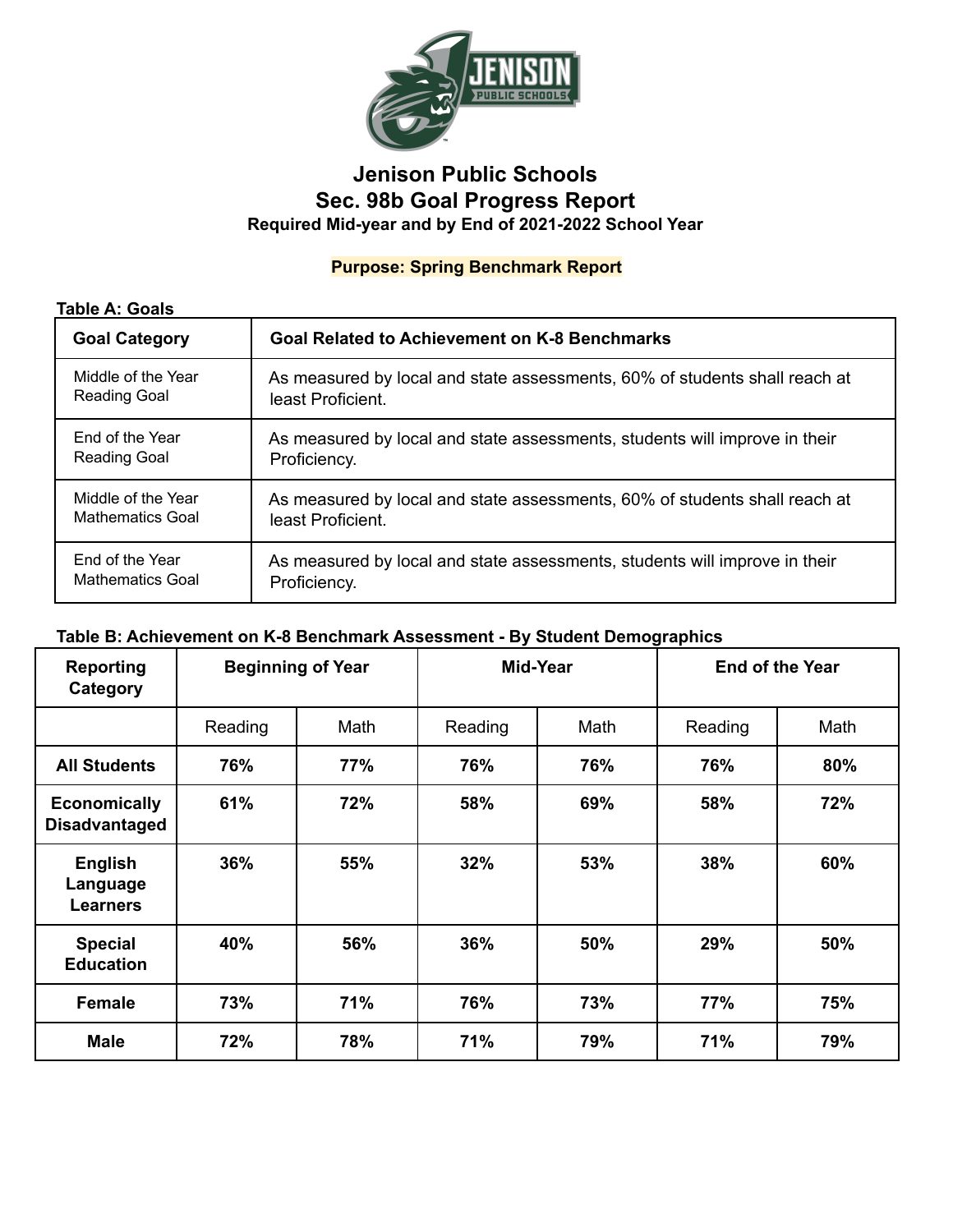|  | Table C: Achievement on K-8 Benchmark Assessment - By Grade Level |  |
|--|-------------------------------------------------------------------|--|
|--|-------------------------------------------------------------------|--|

| <b>Reporting</b><br>Category | <b>Beginning of Year</b>                                       |             | Mid-Year                                                       |             | <b>Before End of the Year</b> |             |
|------------------------------|----------------------------------------------------------------|-------------|----------------------------------------------------------------|-------------|-------------------------------|-------------|
|                              | <b>Reading</b><br><b>Acadience</b><br>$K-4$<br><b>NWEA 5-8</b> | <b>Math</b> | <b>Reading</b><br><b>Acadience</b><br>$K-4$<br><b>NWEA 5-8</b> | <b>Math</b> | <b>Reading</b>                | <b>Math</b> |
| Kindergarten                 | 75%                                                            | 87%         | 86%                                                            | 85%         | 87%                           | 84%         |
| Grade 1                      | 67%                                                            | 77%         | 76%                                                            | 74%         | 74%                           | 78%         |
| Grade 2                      | 74%                                                            | 73%         | 73%                                                            | 71%         | 69%                           | 78%         |
| Grade 3                      | 75%                                                            | 74%         | 75%                                                            | 75%         | 79%                           | 83%         |
| Grade 4                      | 69%                                                            | 71%         | 72%                                                            | 74%         | 74%                           | 85%         |
| Grade 5 -<br><b>NWEA</b>     | 78%                                                            | 76%         | 76%                                                            | 74%         | 78%                           | 75%         |
| Grade 6 -<br><b>NWEA</b>     | 78%                                                            | 79%         | 79%                                                            | 78%         | 77%                           | 81%         |
| Grade 7 -<br><b>NWEA</b>     | 73%                                                            | 75%         | 69%                                                            | 78%         | 65%                           | 78%         |
| Grade 8 -<br><b>NWEA</b>     | 74%                                                            | 75%         | 68%                                                            | 76%         | 67%                           | 75%         |

### **Table D: Achievement on K-8 Benchmark Assessment - By Mode of Instruction**

| Reporting<br>Category                  | <b>Beginning of Year</b> |      | Mid-Year |      | <b>Before End of the Year</b> |      |
|----------------------------------------|--------------------------|------|----------|------|-------------------------------|------|
|                                        | Reading                  | Math | Reading  | Math | Reading                       | Math |
| <b>In-Person</b><br><b>Instruction</b> | 76%                      | 77%  | 76%      | 76%  | 76%                           | 80%  |
| <b>Virtual</b><br><b>Instruction</b>   | N/A                      | N/A  | N/A      | N/A  | N/A                           | N/A  |

### **Table E: Course Pass Rates by Semester: No more than 10% of students will fail each semester.**

| <b>Reporting Category</b> | Spring 2021 |                    | Spring 2022 |                    |  |
|---------------------------|-------------|--------------------|-------------|--------------------|--|
|                           | <b>ELA</b>  | <b>Mathematics</b> | <b>ELA</b>  | <b>Mathematics</b> |  |
| Grade 9                   | 95.20%      | 95.96%             | 91.65%      | 90.89%             |  |